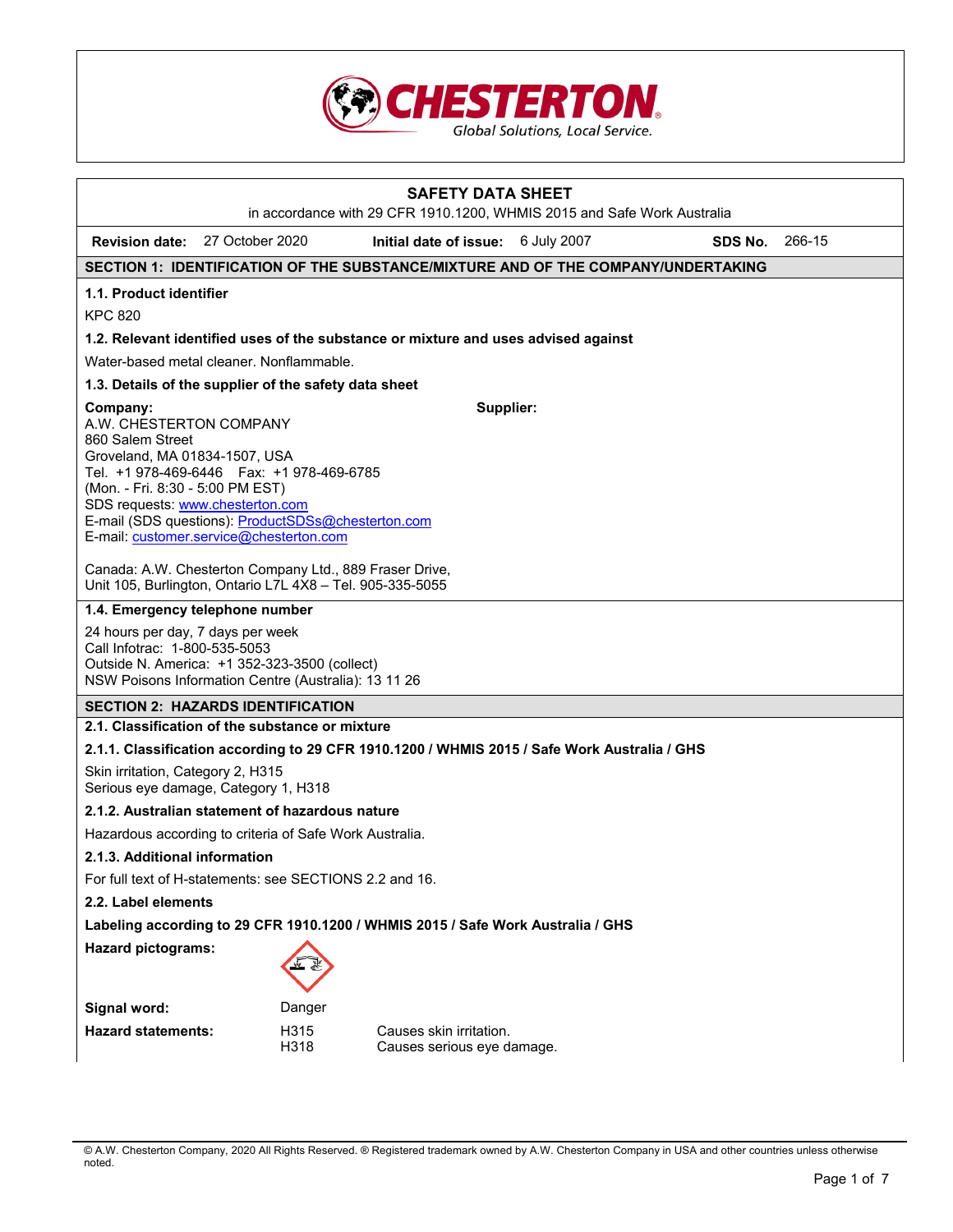| <b>Precautionary statements:</b>                                                                                                                                                                                                                                         | P <sub>264</sub><br>P280<br>P337/313<br>P302/352<br>P332/313<br>P362/364 | Wash face, hands and any exposed skin thoroughly after handling.<br>Wear protective gloves and eye/face protection.<br>P305/351/338 IF IN EYES: Rinse cautiously with water for several minutes. Remove contact<br>lenses, if present and easy to do. Continue rinsing.<br>If eye irritation persists: Get medical advice/attention.<br>IF ON SKIN: Wash with plenty of soap and water.<br>If skin irritation occurs: Get medical advice/attention.<br>Take off contaminated clothing and wash it before reuse. |                    |                                                                                                |
|--------------------------------------------------------------------------------------------------------------------------------------------------------------------------------------------------------------------------------------------------------------------------|--------------------------------------------------------------------------|-----------------------------------------------------------------------------------------------------------------------------------------------------------------------------------------------------------------------------------------------------------------------------------------------------------------------------------------------------------------------------------------------------------------------------------------------------------------------------------------------------------------|--------------------|------------------------------------------------------------------------------------------------|
| <b>Supplemental information:</b>                                                                                                                                                                                                                                         | None                                                                     |                                                                                                                                                                                                                                                                                                                                                                                                                                                                                                                 |                    |                                                                                                |
| 2.3. Other hazards                                                                                                                                                                                                                                                       |                                                                          |                                                                                                                                                                                                                                                                                                                                                                                                                                                                                                                 |                    |                                                                                                |
| None known                                                                                                                                                                                                                                                               |                                                                          |                                                                                                                                                                                                                                                                                                                                                                                                                                                                                                                 |                    |                                                                                                |
| <b>SECTION 3: COMPOSITION/INFORMATION ON INGREDIENTS</b>                                                                                                                                                                                                                 |                                                                          |                                                                                                                                                                                                                                                                                                                                                                                                                                                                                                                 |                    |                                                                                                |
| 3.2. Mixtures                                                                                                                                                                                                                                                            |                                                                          |                                                                                                                                                                                                                                                                                                                                                                                                                                                                                                                 |                    |                                                                                                |
| Hazardous Ingredients <sup>1</sup>                                                                                                                                                                                                                                       |                                                                          |                                                                                                                                                                                                                                                                                                                                                                                                                                                                                                                 | % Wt.              | CAS No.                                                                                        |
| Undecan-1-ol, ethoxylated                                                                                                                                                                                                                                                |                                                                          |                                                                                                                                                                                                                                                                                                                                                                                                                                                                                                                 | $1 - 5$            | 34398-01-1                                                                                     |
| Carbonic acid, sodium salt (by-products of Sodium bicarbonate)                                                                                                                                                                                                           |                                                                          |                                                                                                                                                                                                                                                                                                                                                                                                                                                                                                                 | $1 - 5$            | 533-96-0                                                                                       |
| D-Glucopyranose, oligomers, decyl octyl glycosides<br>Ethanolamine                                                                                                                                                                                                       |                                                                          |                                                                                                                                                                                                                                                                                                                                                                                                                                                                                                                 | $1 - 3$<br>$1 - 2$ | 68515-73-1<br>141-43-5                                                                         |
| (Synonym: 2-Aminoethanol)                                                                                                                                                                                                                                                |                                                                          |                                                                                                                                                                                                                                                                                                                                                                                                                                                                                                                 |                    |                                                                                                |
| Sodium octyl sulfate                                                                                                                                                                                                                                                     |                                                                          |                                                                                                                                                                                                                                                                                                                                                                                                                                                                                                                 | $0.9 - 2$          | 142-31-4                                                                                       |
| Other ingredients <sup>1</sup> :                                                                                                                                                                                                                                         |                                                                          |                                                                                                                                                                                                                                                                                                                                                                                                                                                                                                                 |                    |                                                                                                |
| Polyethylene glycol                                                                                                                                                                                                                                                      |                                                                          |                                                                                                                                                                                                                                                                                                                                                                                                                                                                                                                 | $1-5$              | 25322-68-3                                                                                     |
| For full text of H-statements: see SECTION 16.<br>*Substance with a workplace exposure limit. **Non-CLP classification.                                                                                                                                                  |                                                                          |                                                                                                                                                                                                                                                                                                                                                                                                                                                                                                                 |                    |                                                                                                |
|                                                                                                                                                                                                                                                                          |                                                                          |                                                                                                                                                                                                                                                                                                                                                                                                                                                                                                                 |                    |                                                                                                |
| 1 Classified according to: • 29 CFR 1910.1200, 1915, 1916, 1917, Mass. Right-to-Know Law (ch. 40, M.G.LO. 111F)                                                                                                                                                          | • WHMIS 2015, Safe Work Australia, GHS                                   |                                                                                                                                                                                                                                                                                                                                                                                                                                                                                                                 |                    |                                                                                                |
| <b>SECTION 4: FIRST AID MEASURES</b>                                                                                                                                                                                                                                     |                                                                          |                                                                                                                                                                                                                                                                                                                                                                                                                                                                                                                 |                    |                                                                                                |
| 4.1. Description of first aid measures                                                                                                                                                                                                                                   |                                                                          |                                                                                                                                                                                                                                                                                                                                                                                                                                                                                                                 |                    |                                                                                                |
| Inhalation:<br>Remove to fresh air. If not breathing, administer artificial respiration. Contact physician.                                                                                                                                                              |                                                                          |                                                                                                                                                                                                                                                                                                                                                                                                                                                                                                                 |                    |                                                                                                |
| Wash skin with soap and water. Contact physician if irritation persists.<br><b>Skin contact:</b>                                                                                                                                                                         |                                                                          |                                                                                                                                                                                                                                                                                                                                                                                                                                                                                                                 |                    |                                                                                                |
| Eye contact:                                                                                                                                                                                                                                                             |                                                                          |                                                                                                                                                                                                                                                                                                                                                                                                                                                                                                                 |                    | Flush eyes for at least 30 minutes with large amounts of water. Contact physician immediately. |
| If conscious, dilute stomach contents with two glasses of water and induce vomiting. Contact physician<br>Ingestion:<br>immediately.                                                                                                                                     |                                                                          |                                                                                                                                                                                                                                                                                                                                                                                                                                                                                                                 |                    |                                                                                                |
| <b>Protection of first-aiders:</b><br>No action shall be taken involving any personal risk or without suitable training. Avoid contact with<br>the product while providing aid to the victim. See section 8.2.2 for recommendations on personal<br>protective equipment. |                                                                          |                                                                                                                                                                                                                                                                                                                                                                                                                                                                                                                 |                    |                                                                                                |
| 4.2. Most important symptoms and effects, both acute and delayed                                                                                                                                                                                                         |                                                                          |                                                                                                                                                                                                                                                                                                                                                                                                                                                                                                                 |                    |                                                                                                |
| Causes serious eye damage. Causes skin irritation.                                                                                                                                                                                                                       |                                                                          |                                                                                                                                                                                                                                                                                                                                                                                                                                                                                                                 |                    |                                                                                                |
| 4.3. Indication of any immediate medical attention and special treatment needed                                                                                                                                                                                          |                                                                          |                                                                                                                                                                                                                                                                                                                                                                                                                                                                                                                 |                    |                                                                                                |
| Treat symptoms.                                                                                                                                                                                                                                                          |                                                                          |                                                                                                                                                                                                                                                                                                                                                                                                                                                                                                                 |                    |                                                                                                |
| <b>SECTION 5: FIRE-FIGHTING MEASURES</b>                                                                                                                                                                                                                                 |                                                                          |                                                                                                                                                                                                                                                                                                                                                                                                                                                                                                                 |                    |                                                                                                |
| 5.1. Extinguishing media                                                                                                                                                                                                                                                 |                                                                          |                                                                                                                                                                                                                                                                                                                                                                                                                                                                                                                 |                    |                                                                                                |
| Suitable extinguishing media:<br>Nonflammable.                                                                                                                                                                                                                           |                                                                          |                                                                                                                                                                                                                                                                                                                                                                                                                                                                                                                 |                    |                                                                                                |
| Unsuitable extinguishing media: None                                                                                                                                                                                                                                     |                                                                          |                                                                                                                                                                                                                                                                                                                                                                                                                                                                                                                 |                    |                                                                                                |
| 5.2. Special hazards arising from the substance or mixture                                                                                                                                                                                                               |                                                                          |                                                                                                                                                                                                                                                                                                                                                                                                                                                                                                                 |                    |                                                                                                |
| None                                                                                                                                                                                                                                                                     |                                                                          |                                                                                                                                                                                                                                                                                                                                                                                                                                                                                                                 |                    |                                                                                                |
| 5.3. Advice for firefighters                                                                                                                                                                                                                                             |                                                                          |                                                                                                                                                                                                                                                                                                                                                                                                                                                                                                                 |                    |                                                                                                |
| None                                                                                                                                                                                                                                                                     |                                                                          |                                                                                                                                                                                                                                                                                                                                                                                                                                                                                                                 |                    |                                                                                                |
| <b>Australian HAZCHEM Emergency Action Code:</b><br>Not applicable Not applicable                                                                                                                                                                                        |                                                                          |                                                                                                                                                                                                                                                                                                                                                                                                                                                                                                                 |                    |                                                                                                |

<sup>©</sup> A.W. Chesterton Company, 2020 All Rights Reserved. ® Registered trademark owned by A.W. Chesterton Company in USA and other countries unless otherwise noted.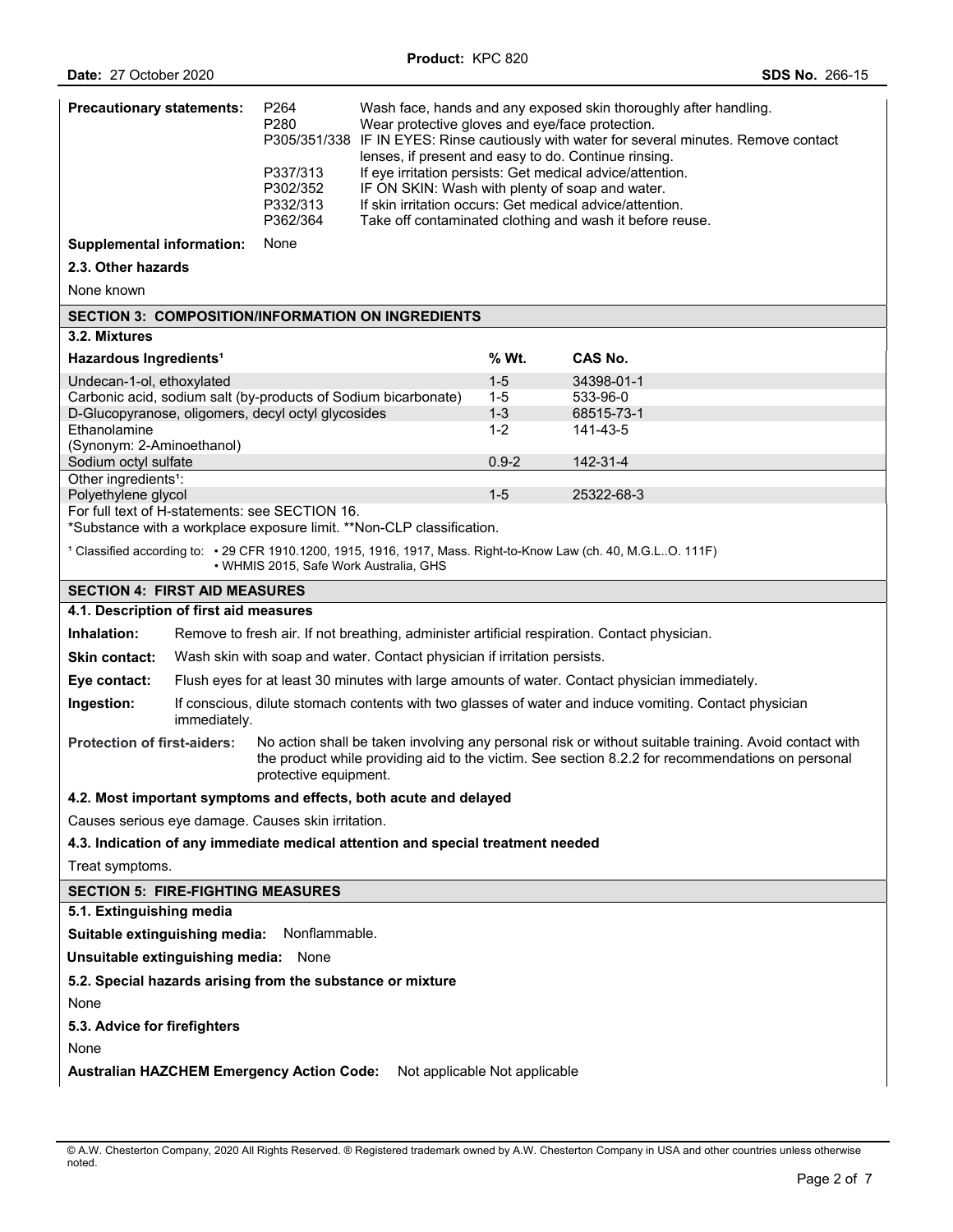### **SECTION 6: ACCIDENTAL RELEASE MEASURES 6.1. Personal precautions, protective equipment and emergency procedures**  Utilize exposure controls and personal protection as specified in Section 8. **6.2. Environmental Precautions**  No special requirements. **6.3. Methods and material for containment and cleaning up**  Contain spill to a small area. Pick up with absorbent material (sand, sawdust, clay, etc.) and place in a suitable container for disposal. **6.4. Reference to other sections**  Refer to section 13 for disposal advice. **SECTION 7: HANDLING AND STORAGE 7.1. Precautions for safe handling**  Utilize exposure controls and personal protection as specified in Section 8. Alkaline materials sometimes exhibit delayed effects. Wash immediately after any contact. Launder contaminated clothing before reuse. **7.2. Conditions for safe storage, including any incompatibilities**  Do not freeze. **7.3. Specific end use(s)**  No special precautions. **SECTION 8: EXPOSURE CONTROLS/PERSONAL PROTECTION 8.1. Control parameters Occupational exposure limit values Ingredients OSHA PEL**¹ **ACGIH TLV**² **AUSTRALIA ES³ ppm mg/m3 ppm mg/m3 ppm mg/m3** Undecan-1-ol, ethoxylated N/A N/A N/A N/A N/A N/A Carbonic acid, sodium salt **N/A** N/A N/A N/A N/A N/A N/A N/A D-Glucopyranose, oligomers, decyl octyl glycosides N/A N/A N/A N/A N/A N/A Ethanolamine 3 6 3 STEL:  $\frac{6}{N/A}$  $N/A$  3 STEL: 6<br>N/A 7.5 15 Sodium octyl sulfate The N/A N/A N/A N/A N/A N/A N/A N/A N/A Polyethylene glycol\*\* N/A N/A N/A N/A N/A N/A

\*European Union Occupational Exposure Limit Value: 1 ppm, 2.5 mg/m3, 8-hr TWA; 3 ppm, 7.6 mg/m3, STEL.

\*\*American Industrial Hygiene Association (AIHA) recommended limit: 10 mg/m<sup>3</sup>, 8-hr TWA, aerosol.

<sup>1</sup> United States Occupational Health & Safety Administration permissible exposure limits

² American Conference of Governmental Industrial Hygienists threshold limit values

<sup>3</sup> Safe Work Australia, Workplace Exposure Standards for Airborne Contaminants

## **Biological limit values**

No biological exposure limits noted for the ingredient(s).

# **8.2. Exposure controls**

## **8.2.1. Engineering measures**

No special requirements. If exposure limits are exceeded, provide adequate ventilation.

## **8.2.2. Individual protection measures**

| <b>Respiratory protection:</b> | Not normally needed. If exposure limits are exceeded, use an approved organic/acid/base vapor<br>respirator. |
|--------------------------------|--------------------------------------------------------------------------------------------------------------|
| <b>Protective gloves:</b>      | Waterproof gloves (e.g., rubber, latex, plastic)                                                             |
| Eye and face protection:       | Safety goggles.                                                                                              |
| Other:                         | None                                                                                                         |

© A.W. Chesterton Company, 2020 All Rights Reserved. ® Registered trademark owned by A.W. Chesterton Company in USA and other countries unless otherwise noted.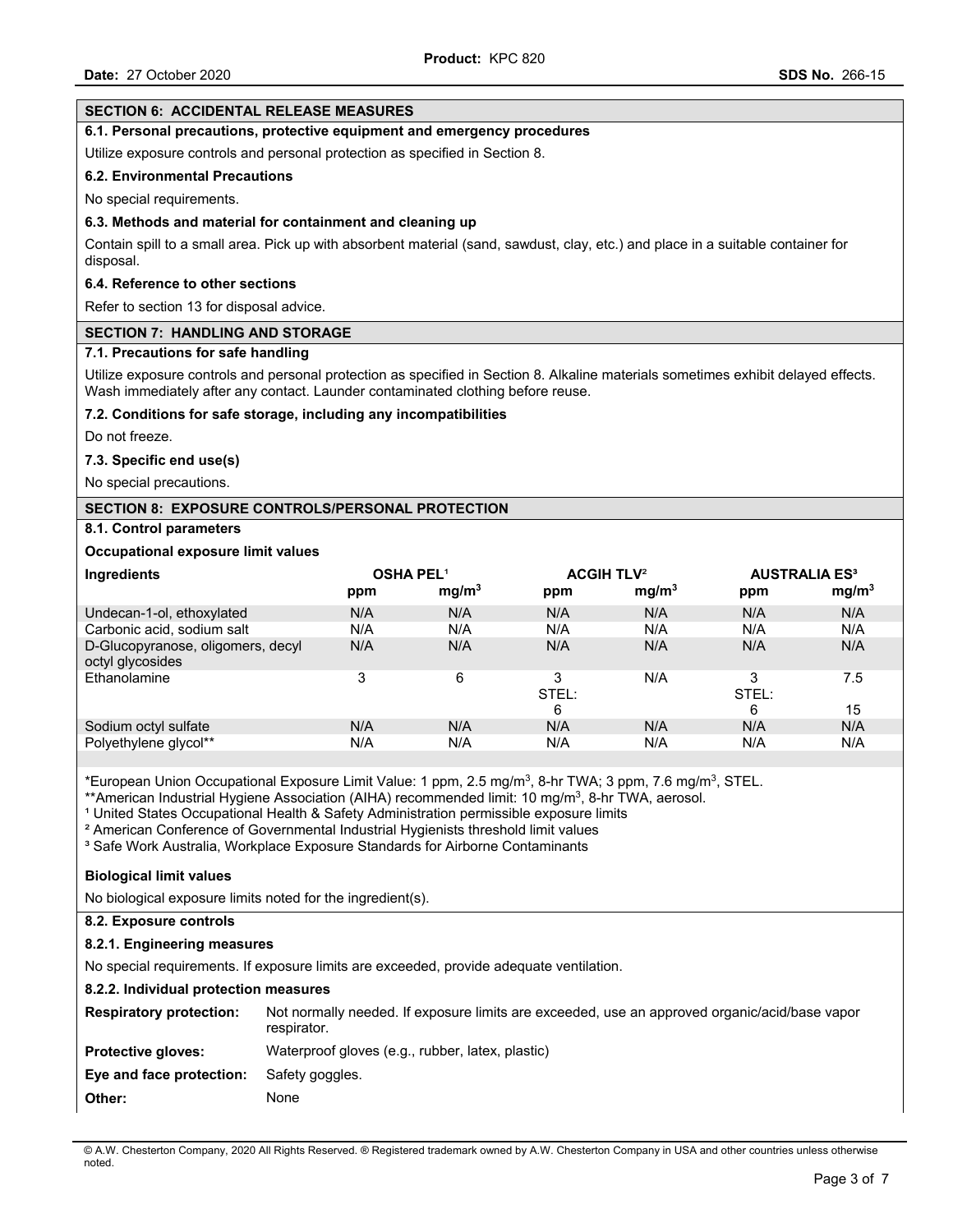### **8.2.3. Environmental exposure controls**

Refer to sections 6 and 12.

## **SECTION 9: PHYSICAL AND CHEMICAL PROPERTIES**

#### **9.1. Information on basic physical and chemical properties Physical state liquid Colour Colour citrus odor citrus odor Colour Colour Colour <b>Colour Colour Colour Colour not determined Initial boiling point** 100°C (212°F) **Vapour pressure @ 20°C** and determined **Melting point Melting point not determined 1.1** mot determined **1.1** mot determined **1.1** mot determined **1.1** mot determined **1.1** mot m **Melting point** not determined **% Aromatics by weight** 0% **% Volatile (by volume)** 84% **pH** 10.0 **Flash point** none **Relative density** 1.06 kg/l **Method** PM Closed Cup **Weight per volume** 8.82 lbs/gal **Viscosity** < 5 cps @25°C **Coefficient (water/oil)** > 1 **Autoignition temperature** not applicable **Vapour density (air=1)** > 1<br>**Decomposition temperature** not determined **Rate of evaporation (ether=1)** < 1 **Rate of evaporation (ether=1)** < 1 **Upper/lower flammability or explosive limits**  not applicable **Solubility in water** complete **Flammability (solid, gas)** not applicable **Oxidising properties** not determined **Explosive properties** not applicable **9.2. Other information**

None

### **SECTION 10: STABILITY AND REACTIVITY**

**10.1. Reactivity** 

Refer to sections 10.3 and 10.5.

**10.2. Chemical stability** 

Stable

### **10.3. Possibility of hazardous reactions**

No dangerous reactions known under conditions of normal use.

#### **10.4. Conditions to avoid**

Elevated temperatures.

#### **10.5. Incompatible materials**

Strong acids/bases and strong oxidizers like liquid Chlorine and concentrated Oxygen.

### **10.6. Hazardous decomposition products**

Carbon Monoxide, Carbon Dioxide, oxides of Sulfur and other toxic fumes.

### **SECTION 11: TOXICOLOGICAL INFORMATION**

#### **11.1. Information on toxicological effects**

**Primary route of exposure under normal use:**  Inhalation, skin and eye contact.

#### **Acute toxicity -**

### **Oral:** ATE-mix = 24,807 mg/kg.

| Substance                                             | Test      | Result                        |
|-------------------------------------------------------|-----------|-------------------------------|
| Undecan-1-ol, ethoxylated                             | LD50, rat | $> 1,403$ mg/kg,<br>estimated |
| Carbonic acid, sodium salt                            | LD50, rat | $> 4,000$ mg/kg               |
| D-Glucopyranose, oligomers, decyl<br>octyl glycosides | LD50, rat | $> 5,000$ mg/kg               |
| Ethanolamine                                          | LD50, rat | 1,089 mg/kg                   |
| Sodium octyl sulfate                                  | LD50, rat | 3,200 mg/kg                   |
| Polyethylene glycol                                   | LD50, rat | 32,500 mg/kg                  |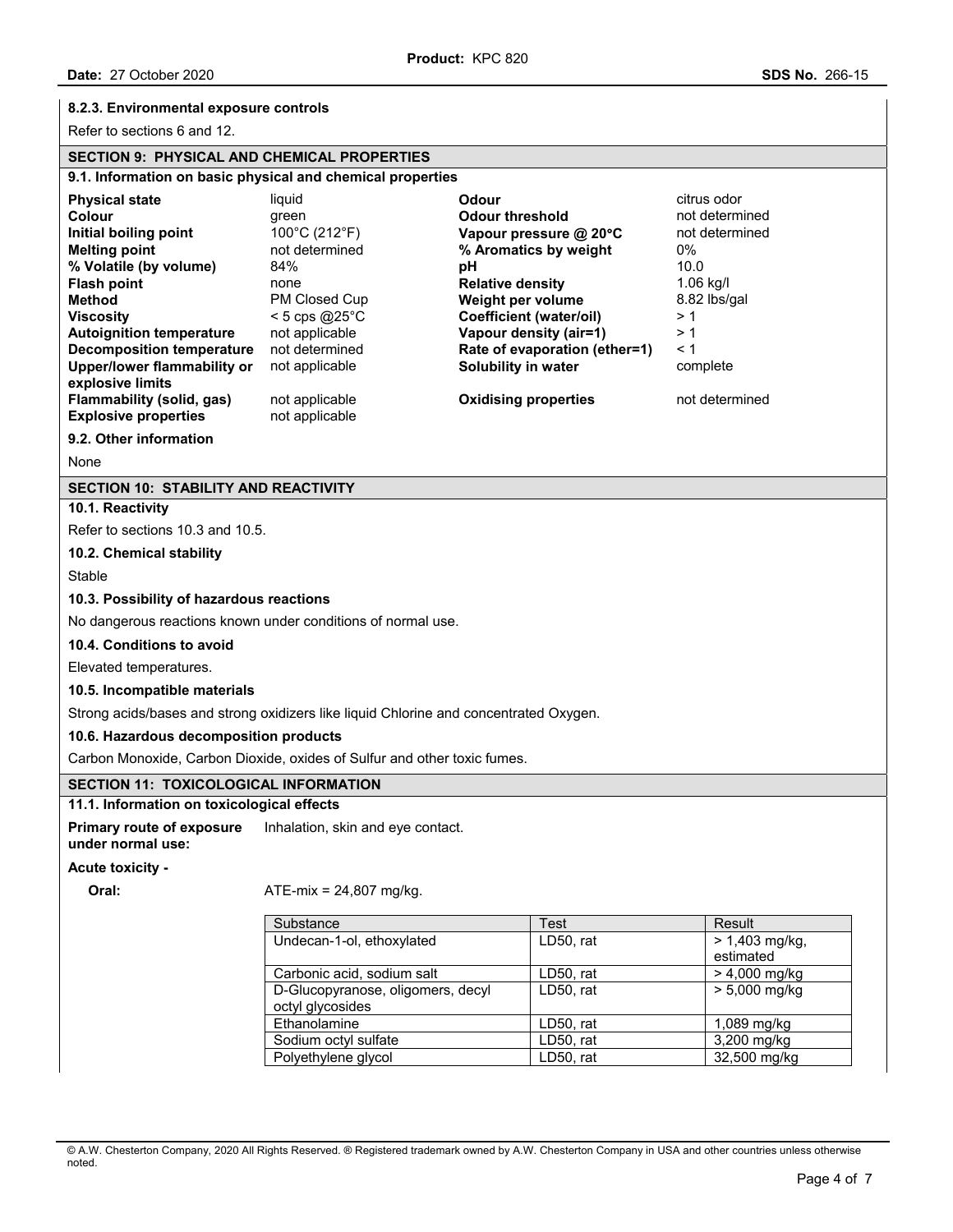| Dermal:                                      | $ATE-mix = 68,322 \text{ mg/kg}$ .                                                                                                                                                                                                                       |                                   |                                               |  |
|----------------------------------------------|----------------------------------------------------------------------------------------------------------------------------------------------------------------------------------------------------------------------------------------------------------|-----------------------------------|-----------------------------------------------|--|
|                                              | Substance                                                                                                                                                                                                                                                | Test                              | Result                                        |  |
|                                              | Ethanolamine                                                                                                                                                                                                                                             | LD50, rabbit                      | 1,018-2,504 mg/kg                             |  |
|                                              | D-Glucopyranose, oligomers, decyl                                                                                                                                                                                                                        | LD50, rat                         | $> 5,000$ mg/kg                               |  |
|                                              | octyl glycosides                                                                                                                                                                                                                                         |                                   |                                               |  |
|                                              | Polyethylene glycol                                                                                                                                                                                                                                      | LD50, rabbit                      | > 20,000 mg/kg                                |  |
| Inhalation:                                  | ATE-mix > 99 mg/l (vapor).                                                                                                                                                                                                                               |                                   |                                               |  |
|                                              | Substance                                                                                                                                                                                                                                                | Test                              | Result                                        |  |
|                                              | Carbonic acid, sodium salt                                                                                                                                                                                                                               | LC50, rat, 4 hours                | $> 5.03$ mg/l (dust)                          |  |
|                                              | D-Glucopyranose, oligomers, decyl<br>octyl glycosides                                                                                                                                                                                                    | LC50, rat, 4 hours                | $\sqrt{20}$ mg/l (vapor)<br>$> 5$ mg/l (mist) |  |
|                                              | Ethanolamine                                                                                                                                                                                                                                             | LC50, rat, 4 hours                | $> 1.48$ mg/l (vapor)<br>no mortality         |  |
| <b>Skin corrosion/irritation:</b>            | Causes skin irritation.                                                                                                                                                                                                                                  |                                   |                                               |  |
| Serious eye damage/<br>irritation:           | Causes serious eye damage.                                                                                                                                                                                                                               |                                   |                                               |  |
| <b>Respiratory or skin</b><br>sensitisation: | No known significant effects. Carbonic acid, sodium salt: not sensitizing.                                                                                                                                                                               |                                   |                                               |  |
|                                              | Substance                                                                                                                                                                                                                                                | Test                              | Result                                        |  |
|                                              | Ethanolamine                                                                                                                                                                                                                                             | Skin sensitization, guinea<br>pig | Not sensitizing                               |  |
|                                              | D-Glucopyranose, oligomers, decyl<br>octyl glycosides                                                                                                                                                                                                    | Skin sensitization, guinea<br>pig | Not sensitizing                               |  |
|                                              | Polyethylene glycol                                                                                                                                                                                                                                      | Skin sensitization,<br>human      | Not sensitizing                               |  |
| Germ cell mutagenicity:                      | Carbonic acid, sodium salt, Ethanolamine, Polyethylene glycol: based on available data, the<br>classification criteria are not met. D-Glucopyranose, oligomers, decyl octyl glycosides: In vitro test,<br>similar material: negative.                    |                                   |                                               |  |
| Carcinogenicity:                             | This product contains no carcinogens as listed by the National Toxicology Program (NTP), the<br>International Agency for Research on Cancer (IARC), the Occupational Safety and Health<br>Administration (OSHA) or the European Chemicals Agency (ECHA). |                                   |                                               |  |
| <b>Reproductive toxicity:</b>                | Ethanolamine, Polyethylene glycol: in animal studies, did not interfere with reproduction.                                                                                                                                                               |                                   |                                               |  |
| STOT - single exposure:                      | Not expected to cause toxicity.                                                                                                                                                                                                                          |                                   |                                               |  |
| STOT - repeated exposure:                    | Ethanolamine: animal studies have reported liver and kidney effects.                                                                                                                                                                                     |                                   |                                               |  |
| <b>Aspiration hazard:</b>                    | Not classified as an aspiration toxicant.                                                                                                                                                                                                                |                                   |                                               |  |
| <b>Other information:</b>                    | None known                                                                                                                                                                                                                                               |                                   |                                               |  |
| SECTION 12: ECOLOGICAL INFORMATION           |                                                                                                                                                                                                                                                          |                                   |                                               |  |

Ecotoxicological data have not been determined specifically for this product. The information given below is based on a knowledge of the components and the ecotoxicology of similar substances.

## **12.1. Toxicity**

Not expected to be acutely toxic. Not expected to demonstrate chronic toxicity to aquatic organisms.

### **12.2. Persistence and degradability**

Undecan-1-ol, ethoxylated, D-Glucopyranose, oligomers, decyl octyl glycosides: readily biodegradable. Polyethylene glycol: expected to be readily biodegradable. In soil and water, Ethanolamine is expected to biodegrade fairly rapidly following acclimation (half-life on the order of days to weeks). Carbonic acid, sodium salt: inorganic substance.

### **12.3. Bioaccumulative potential**

D-Glucopyranose, oligomers, decyl octyl glycosides, Polyethylene glycol: bioconcentration in aquatic organisms is not expected to be significant. Ethanolamine: low potential for bioaccumulation (BCF < 100). Carbonic acid, sodium salt: does not bioaccumulate.

## **12.4. Mobility in soil**

Liquid. Soluble in water. In determining environmental mobility, consider the product's physical and chemical properties (see Section 9). Ethanolamine is expected to be extremely mobile in soil and have negligible adsorption to suspended solids and sediments in water.

<sup>©</sup> A.W. Chesterton Company, 2020 All Rights Reserved. ® Registered trademark owned by A.W. Chesterton Company in USA and other countries unless otherwise noted.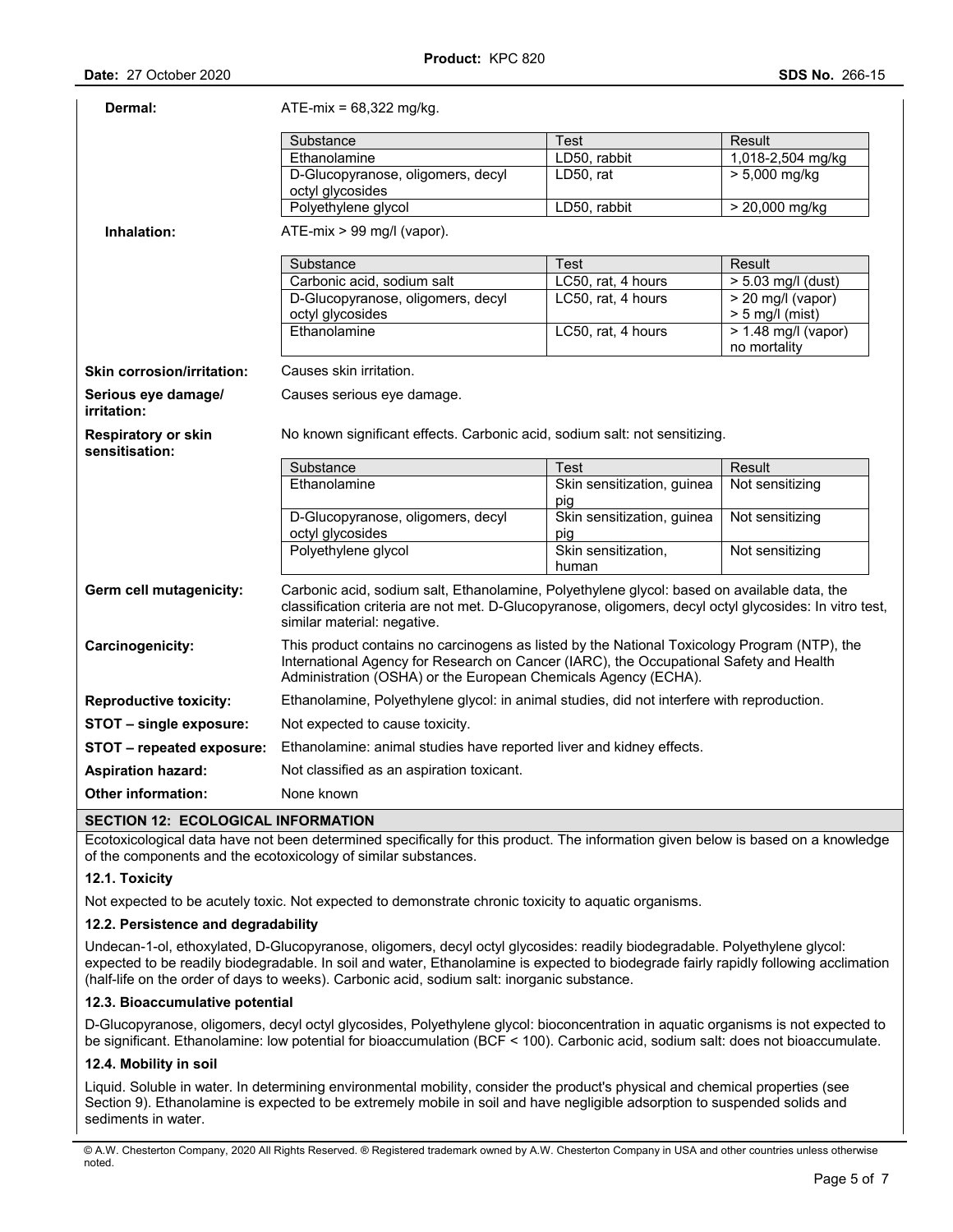## **12.5. Other adverse effects**

None known

## **SECTION 13: DISPOSAL CONSIDERATIONS**

### **13.1. Waste treatment methods**

Incinerate or landfill absorbed material with a properly licensed facility. Material may be suitable for water treatment. Check local, state and national/federal regulations and comply with the most stringent requirement.

## **SECTION 14: TRANSPORT INFORMATION**

| 14.1. UN number                                                                                      |                                                                               |  |
|------------------------------------------------------------------------------------------------------|-------------------------------------------------------------------------------|--|
| ADG/ADR/RID/ADN/IMDG/ICAO:                                                                           | <b>NOT APPLICABLE</b>                                                         |  |
| TDG:                                                                                                 | <b>NOT APPLICABLE</b>                                                         |  |
| US DOT:                                                                                              | <b>NOT APPLICABLE</b>                                                         |  |
| 14.2. UN proper shipping name                                                                        |                                                                               |  |
| ADG/ADR/RID/ADN/IMDG/ICAO:                                                                           | NON-HAZARDOUS, NON REGULATED                                                  |  |
| TDG:                                                                                                 | NON-HAZARDOUS, NON REGULATED                                                  |  |
| US DOT:                                                                                              | NON-HAZARDOUS, NON REGULATED                                                  |  |
| 14.3. Transport hazard class(es)                                                                     |                                                                               |  |
| ADG/ADR/RID/ADN/IMDG/ICAO:                                                                           | <b>NOT APPLICABLE</b>                                                         |  |
| TDG:                                                                                                 | <b>NOT APPLICABLE</b>                                                         |  |
| US DOT:                                                                                              | <b>NOT APPLICABLE</b>                                                         |  |
| 14.4. Packing group                                                                                  |                                                                               |  |
| ADG/ADR/RID/ADN/IMDG/ICAO:                                                                           | <b>NOT APPLICABLE</b>                                                         |  |
| TDG:                                                                                                 | <b>NOT APPLICABLE</b>                                                         |  |
| US DOT:                                                                                              | <b>NOT APPLICABLE</b>                                                         |  |
| 14.5. Environmental hazards                                                                          |                                                                               |  |
| NOT APPLICABLE                                                                                       |                                                                               |  |
| 14.6. Special precautions for user                                                                   |                                                                               |  |
| NOT APPLICABLE                                                                                       |                                                                               |  |
|                                                                                                      | 14.7. Transport in bulk according to Annex II of MARPOL73/78 and the IBC Code |  |
| NOT APPLICABLE                                                                                       |                                                                               |  |
| 14.8. Other information                                                                              |                                                                               |  |
| <b>NOT APPLICABLE</b>                                                                                |                                                                               |  |
| <b>SECTION 15: REGULATORY INFORMATION</b>                                                            |                                                                               |  |
| 15.1. Safety, health and environmental regulations/legislation specific for the substance or mixture |                                                                               |  |
| 15.1.1. National regulations                                                                         |                                                                               |  |
|                                                                                                      |                                                                               |  |
| <b>US EPA SARA TITLE III</b>                                                                         |                                                                               |  |

#### **312 Hazards: 313 Chemicals:**

Skin irritation Serious eye damage

**Other national regulations:** None

None